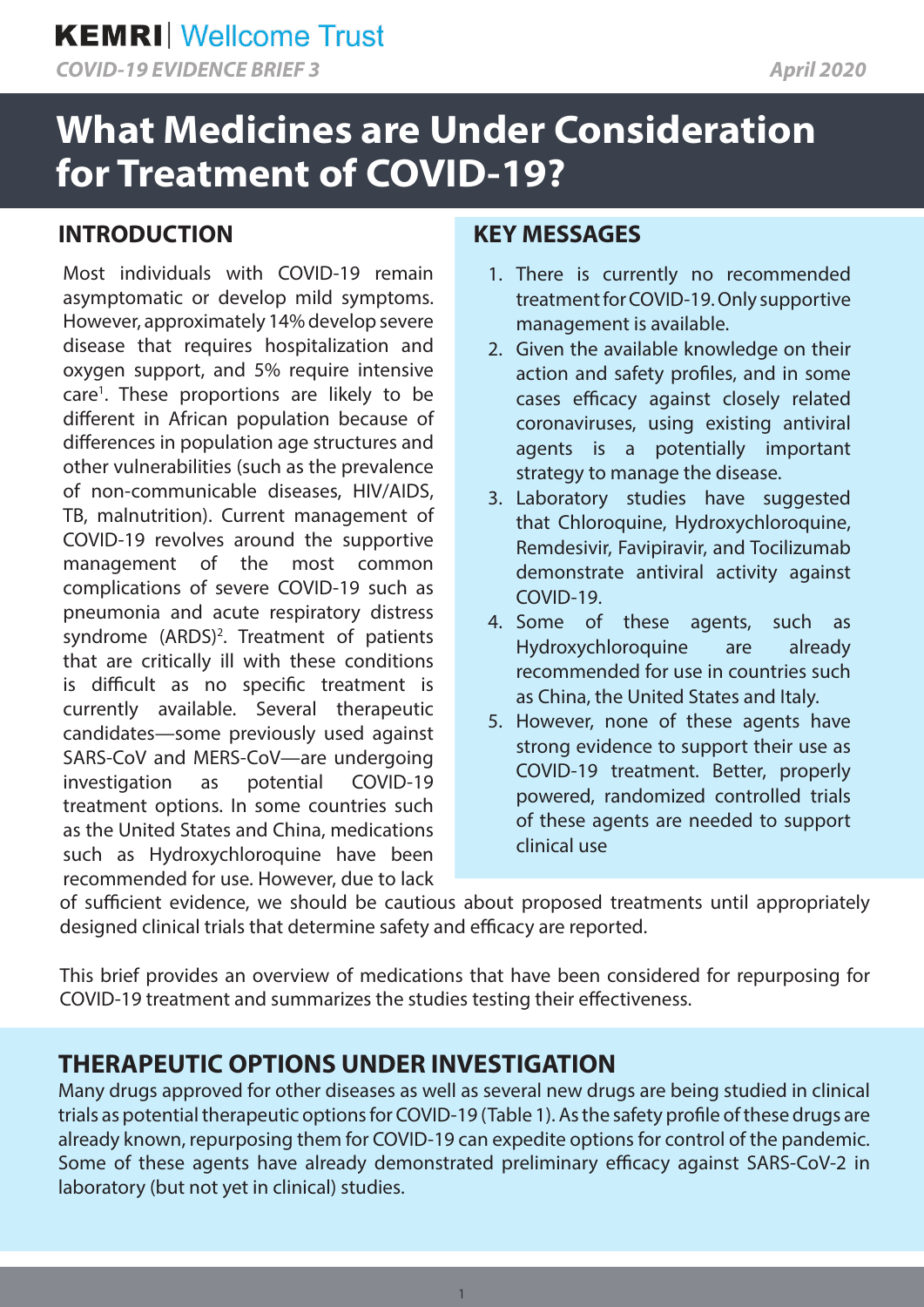#### Table 1: Compounds currently under clinical trials for the treatment and prevention of COVID-19

| Antibodies    | Adalimumab<br>Camrelizumab<br>Eculizumab<br>Meplazumab<br><b>Tocilizumab</b>                                                                                                                       |                                                                                                              | Antimalarial                                   | Chloroquine & hydroxychloroquine<br>Dihydroartemisinin      |
|---------------|----------------------------------------------------------------------------------------------------------------------------------------------------------------------------------------------------|--------------------------------------------------------------------------------------------------------------|------------------------------------------------|-------------------------------------------------------------|
| Miscellaneous | Acetylcysteine<br>Angiotensin receptor blockers<br>Angiotensin converting enzyme (ACE)<br><i>inhibitors</i><br>Bismuth potassium citrate<br>Bromhexine hydrochloride<br>Diammonium glycyrrhizinate | rhG-CSF<br>Thymosin<br><b>Tranilast</b><br>Pirfenidone<br>Polyinosinic-<br>Polycytidylic acid                | ∞<br>Antiparasitic<br>Antibiotics              | Carriomycin<br>Suramin sodium                               |
| Antiviral     | Favipiravir<br><b>Triazavirin</b><br>Umifenovir<br>ASC <sub>09</sub><br>Azvudine<br>Danoprevir                                                                                                     | Darunavir<br>Lopinavir + ritonavir<br>Remdesivir<br><b>Baloxavir marboxil</b><br>Interferon<br>Interleukin 2 | ssive<br><b>Anti-inflammatory</b><br>iosuppres | Corticosteroids<br>Fingolimod<br>Leflunomide<br>Thalidomide |

### **CURRENT EVIDENCE ON THE EFFECTIVENESS OF SOME COVID-19 THERAPEUTIC COMPOUNDS**

**Chloroquine (CQ) and hydroxychloroquine (HCQ)** are used for the treatment of malaria and the management of certain autoimmune diseases. These compounds have both demonstrated inhibitory activity against SARS-CoV-2 when tested in the laboratory<sup>3,4</sup>. Furthermore, efficacy studies in humans have been carried out in China and France. In a Chinese randomized trial, patients with mild symptoms received either HCQ plus standard care or standard care only. Patients in the HCQ group experienced relief from fever and cough a day sooner than those receiving standard care only<sup>5</sup>. However, the findings of this study are yet to be peer-reviewed. Furthermore, an initial report from a small randomized trial of HCQ in China reported that there was no difference in the rates of recovery, time to discharge, time to fever resolution or incidence of severe disease in the patients receiving HCQ plus standard of care and those receiving standard care only<sup>6</sup>. In addition, a French non-randomized trial on asymptomatic patients, patients with upper respiratory tract infection, and those with lower respiratory tract infection showed that patients on HCQ, and those on a combination of HCQ and azithromycin were more likely to test negative for COVID-19 on day 6 compared

to those who received standard care only<sup>7</sup>. In contrast, another French study reported that 8 out of 10 hospitalized patients treated with HCQ and azithromycin still tested positive for COVID-19 at days 5-6 after treatment<sup>8</sup>. Studies on CQ and HCQ have so far been conflicting and casts doubts on the effectiveness of these candidates. Concerns about study design and sample sizes means that these results should be interpreted cautiously. Nevertheless, findings from some of these studies led to countries such as China and Italy recommending treatment with Chloroquine and/or hydroxychloroquine in their guidelines<sup>9</sup>. Larger, better designed trials are needed to inform evidence. Thus, several clinical trials on the effectiveness of Chloroquine and hydroxychloroquine as treatment or prophylaxis are currently underway in several countries<sup>10</sup>.

**Remdesivir** is a novel drug with broad antiviral activity. Laboratory studies indicate that Remdesivir can inhibit SARS-CoV-211. Additionally, the first COVID-19 patient in the United States showed improved oxygen saturation and regression of chest abnormalities after treatment with Remdesivir<sup>12</sup>. Report from a second study on compassionate use of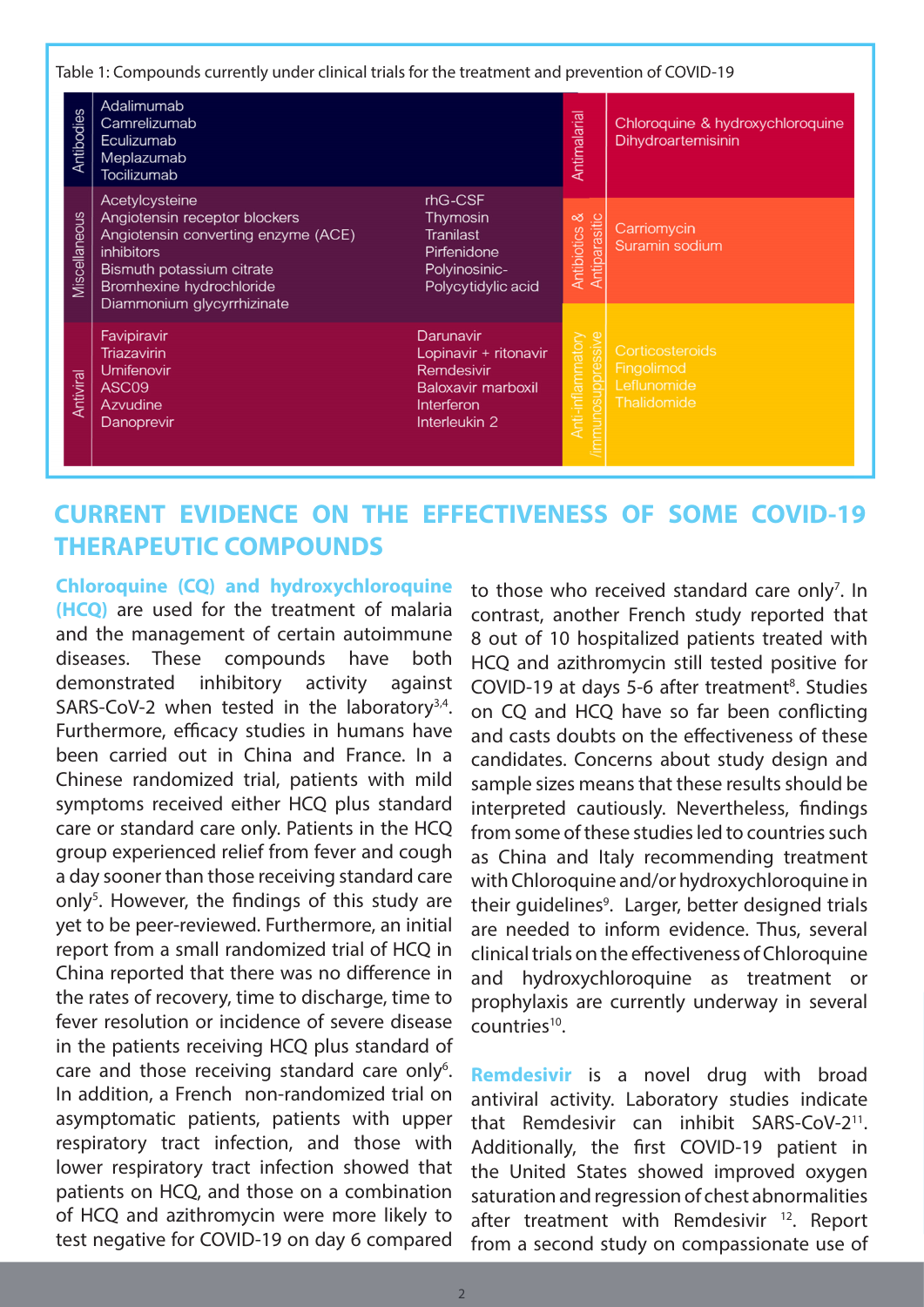Remdesivir on patients who required oxygen support showed that after treatment, oxygen support requirements of 68% of these patients were lower compared to before treatment<sup>13</sup>. Data from several randomized control trials will provide more evidence on the effectiveness and safety of Remdesivir in COVID-19 patients (NCT04292730, NCT04292899).

**Lopinavir-ritonavir** is a licensed HIV drug combination that initially showed inhibitory activity against SARS-CoV-1 and MERS-CoV<sup>14,15</sup>. However, a trial in China reported that there was no benefit to time to clinical improvement after treatment with Lopinavir-ritonavir in hospitalized COVID-19 patients beyond the standard of care<sup>16</sup>. However, patients who received Lopinavir-ritonavir had shorter stays in intensive care units and a fewer number developed severe complications compared to those who received standard care only. In a single-blind randomized controlled trial in China, patients with mild or moderate symptoms received either lopinavir/ritonavir plus standard care or Umifenovir plus standard care or standard care only. The authors reported that there was no difference in time to a negative COVID-19 test between the three groups. There was also no difference in time to relief of fever, cough or chest imaging findings. 38% of the patients who received Lopinavir/ritonavir advanced to critical disease compared to 12% in the Umifenovir arm and 14% in the standard care group<sup>17</sup>. Further studies on Lopinavirritonavir in combination with other compounds are ongoing (NCT04328012, NCT04330690, NCT04307693).

**Favipiravir** was first approved for treatment of novel influenza. A clinical trial on favipiravir for the treatment of COVID-19 conducted in China indicated that favipiravir had more potent antiviral activity than that of lopinavir/ ritonavir<sup>17</sup>. In a second open label, randomized Chinese trial, favipiravir demonstrated a shorter time to relief for fever and cough in hospitalized COVID-19 patients compared to another influenza drug, Umifenovir<sup>18</sup>.

**Ribavirin**, in combination with interferonalpha is used to treat hepatitis C and has been considered as a treatment for COVID-19. However, in laboratory studies, only high concentrations of ribavirin were effective against SARS-CoV-2<sup>11</sup>. A clinical trial evaluating the safety and efficacy of a combination of ribavirin and interferon-alpha and ribavirin with Lopinavir-ritonavir is currently underway in China (ChiCTR2000029387).

**Tocilizumab** is a monoclonal antibody used for the treatment of rheumatoid arthritis. A study in China reported resolution of fever and improved oxygen saturation after treatment with tocilizumab for COVID-19<sup>19</sup>. In two separate case reports, a patient in China and another in France showed improvement of chest abnormalities and improved oxygen saturation and relief from fever respectively, after treatment with Tocilizumab. However, both patients had cancer therefore these results cannot be generalized for non-cancer populations20,21. More clinical trials evaluating the effectiveness of tocilizumab in hospitalized COVID-19 patients has been recently approved (NCT04317092, NCT04331795, NCT04330638).

### **Conclusion**

At present, there is no treatment specific to COVID-19. However, different agents are under investigation as potential options. Some of these candidates have demonstrated clinical benefit in preliminary studies and have been recommended for use in various countries. However, there is limited evidence to support their safety and effectiveness and these findings should be interpreted cautiously. Appropriately designed randomized controlled clinical trials are needed. Fortunately, numerous trials have been registered to achieve this goal. Findings from these studies will help inform suitable treatment for COVID-19.